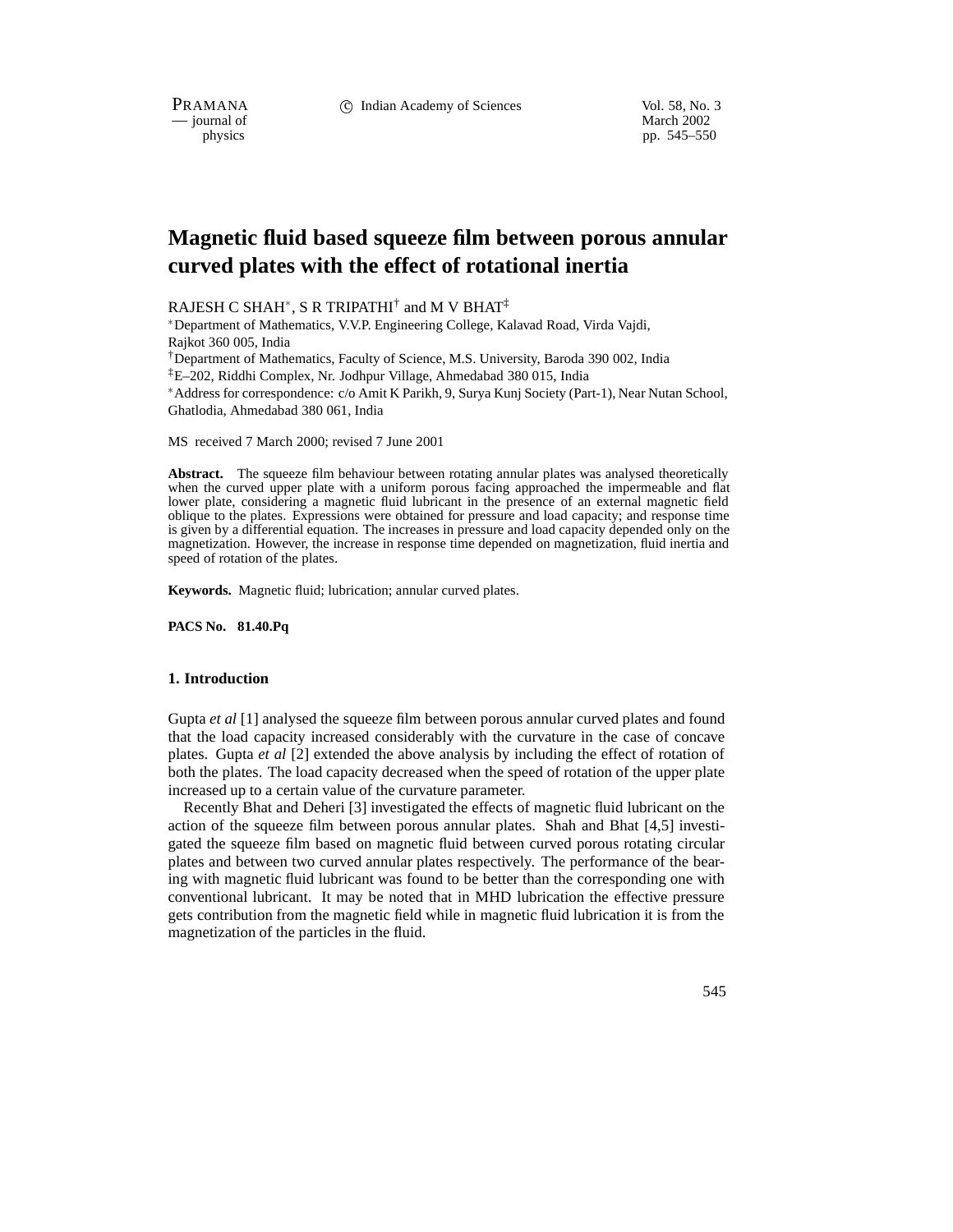

**Figure 1.** Configuration of the problem.

In the present investigation we extend analysis [3] by including the effects of curvature of the upper plate and rotation of both the plates.

### **2. Analysis**

The bearing shown in figure 1 consists of two annular plates, each of inside radius *a* and outside radius *b*. The upper plate is curved and has a porous facing of thickness  $H_0$  which is backed by a solid wall. The film thickness *h* is taken as

$$
h = h_0 \exp(-Br^2); \quad a \le r \le b \tag{1}
$$

where *r* is the radial coordinate,  $h_0$  is the central film thickness and *B* is the curvature of the upper plate. The impermeable and flat lower plate is normally approached by the upper plate with a uniform velocity  $dh_0/dt = \dot{h}_0$ . The upper and lower plates rotate with angular velocities  $\Omega_u$  and  $\Omega_1$  respectively. Assuming axially symmetric flow of the magnetic fluid between the plates under an external magnetic field  $\bar{H} = (H(r) \cos \phi, 0, H(r) \sin \phi)$  whose magnitude *H* vanishes at  $r = a$ , *b* and which is inclined at an angle  $\phi$  to the lower plate, the modified Reynolds equation governing the film pressure *p* is [2,3]

$$
\frac{1}{r} \frac{d}{dr} \left[ (h^3 + 12\bar{k}H_0) r \frac{d}{dr} (p - 0.5\mu_0 \bar{\mu}H^2) \right] =
$$
  
12 $\mu h_0 + 24\rho \bar{k}H_0 \Omega_u^2 + \rho (0.3\Omega_r^2 + \Omega_r \Omega_1 + \Omega_1^2) \frac{1}{r} \frac{d}{dr} (r^2 h^3),$  (2)

where  $\bar{k}$  is the permeability of the porous region,  $\mu_0$  is the permeability of the free space,  $\bar{\mu}$  is the magnetic susceptibility,  $\mu$  is the fluid viscosity,  $\Omega_r = \Omega_u - \Omega_1$  and  $\rho$  is the fluid density.

546 *Pramana – J. Phys.,* **Vol. 58, No. 3, March 2002**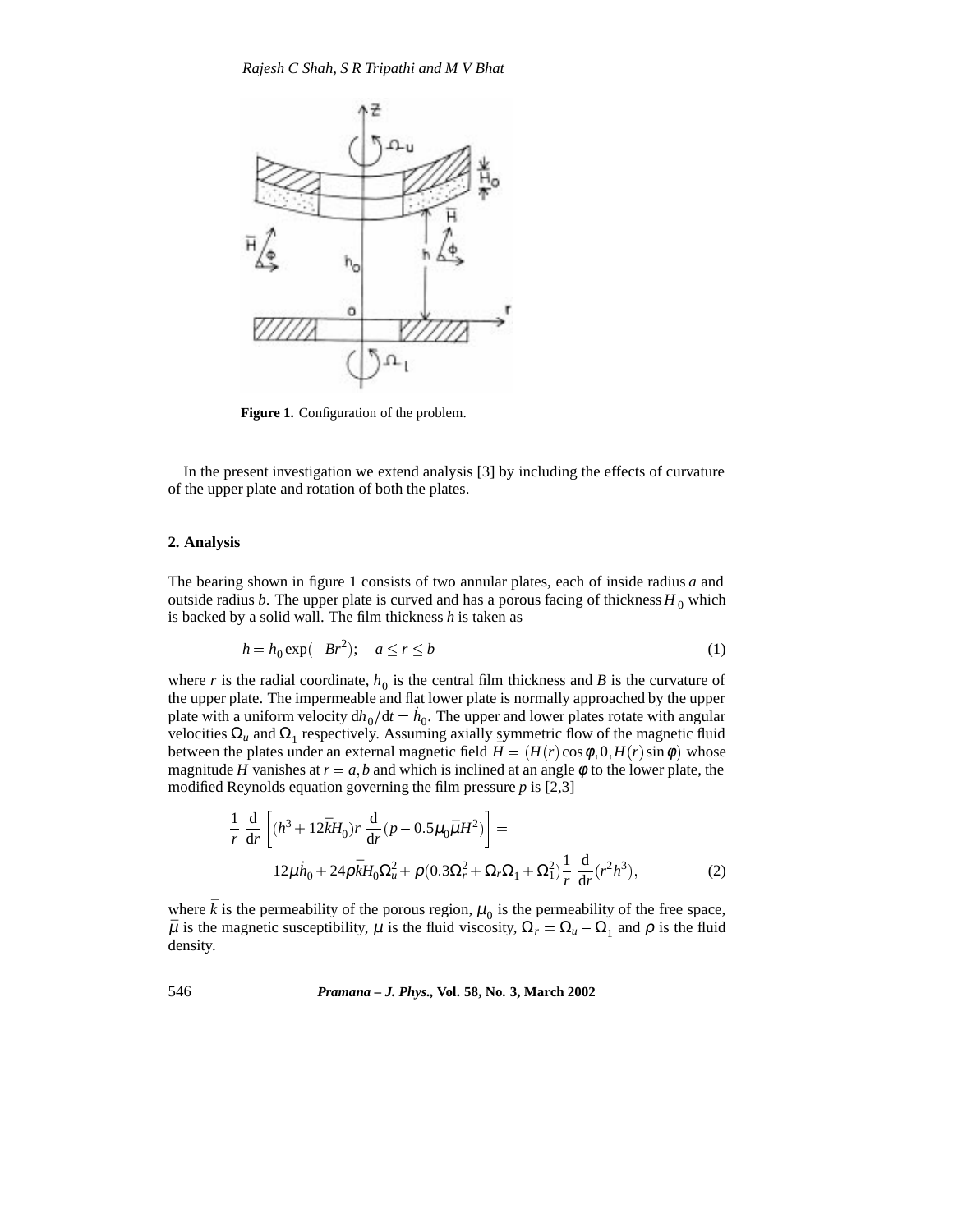Taking, for example,

$$
H^2 = K(r - a)(b - r),
$$
\n(3)

where  $K$  is a constant to be chosen according to the field strength and assuming the external magnetic field to arise from a potential function, the angle  $\phi = \phi(r, z)$  satisfies the equation

$$
\cot \phi \frac{\partial \phi}{\partial r} + \frac{\partial \phi}{\partial z} = \frac{2r - a - b}{2(r - a)(b - r)}
$$

whose solution is given by

$$
c^2 \csc^2 \phi = (r-a)(b-r)
$$
 and  $\sin \frac{z}{c} = \frac{2r-a-b}{[(b-a)^2 - 4c^2]^{1/2}}$ ,

*c* being an arbitrary constant.

We introduce the following dimensionless quantities

$$
P = \frac{-h_0^3 p}{\mu a^2 h_0}, R = \frac{r}{a}, k = \frac{b}{a}, \psi = \frac{\bar{k} H_0}{h_0^3}, S = -\frac{\rho \Omega_u^2 h_0^3}{\mu h_0}
$$
  
\n
$$
\Omega_f = \frac{\Omega_1}{\Omega_u}, \bar{B} = Ba^2, \mu^* = -\frac{\mu_0 \bar{\mu} h_0^3 K}{\mu h_0}
$$
\n(4)

From eqs (1)–(4) we obtain

$$
\frac{1}{R}\frac{d}{dR}\left[\left\{\exp(-3\bar{B}R^{2})+12\psi\right\}R\frac{d}{dR}\left\{P-0.5\mu^{*}(R-1)(k-R)\right\}\right]
$$
  
=-12+24\psi S+\frac{S}{10}(3\Omega\_{f}^{2}+4\Omega\_{f}+3)\frac{1}{R}\frac{d}{dR}\left\{R^{2}\exp(-3\bar{B}R^{2})\right\}.(5)

# **3. Solution**

Solving eq. (5) under the boundary conditions

$$
P(1) = P(k) = 0,\t\t(6)
$$

we obtain the dimensionless pressure *P* as

$$
P = 0.5\mu^*(R-1)(k-R) + \frac{I(R)}{I(k)} \left\{ \frac{-1 + 2\psi S}{12\psi \bar{B}} L_1(k) + \frac{S}{60\bar{B}} (3 + 4\Omega_f + 3\Omega_f^2) L_2(k) \right\} + \frac{1 - 2\psi S}{12\psi \bar{B}} L_1(R) - \frac{S}{60\bar{B}} (3 + 4\Omega_f + 3\Omega_f^2) L_2(R)
$$
(7)

and the load capacity *w* of the bearing is given in dimensionless form as

$$
W = \frac{-h_0^3 w}{2\pi \mu a^4 h_0} = \int_1^k PR \, dR
$$
  
=  $\frac{\mu^*}{24} (k+1)(k-1)^3 + 3(1-2\psi S)I_1 - \frac{S}{20} (3 + 4\Omega_f + 3\Omega_f^2)I_2$   
+  $\frac{L_1(k)}{144\psi \bar{B}^2 I(k)} \left[ \frac{-1 + 2\psi S}{12\psi} L_1(k) + \frac{S}{60} (3 + 4\Omega_f + 3\Omega_f^2) L_2(k) \right],$  (8)

*Pramana – J. Phys.,* **Vol. 58, No. 3, March 2002** 547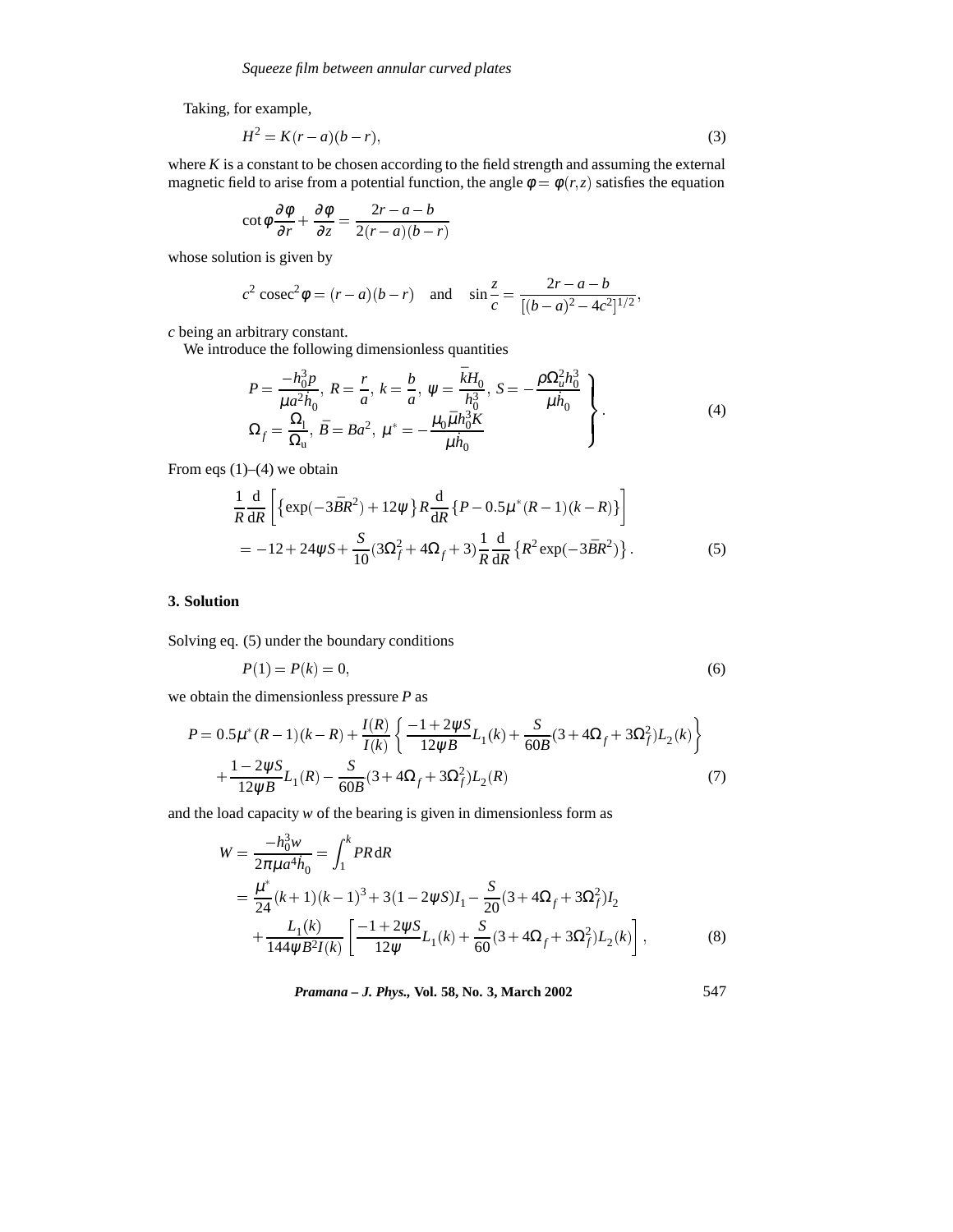where

$$
L_1(R) = \ln \frac{1 + 12\psi \exp(3\bar{B})}{1 + 12\psi \exp(3\bar{B}R^2)},
$$
\n(9)

$$
L_2(R) = \ln \frac{\exp(-3\bar{B}R^2) + 12\psi}{\exp(-3\bar{B}) + 12\psi},
$$
\n(10)

$$
I(R) = \int_{1}^{R} \frac{\mathrm{d}x}{x \{ \exp(-3\bar{B}x^2) + 12\psi \}},
$$
(11)

$$
I_1 = \int_1^k \frac{R^3 \exp(3\bar{B}R^2)}{1 + 12\psi \exp(3\bar{B}R^2)} dR,
$$
\n(12)

$$
I_2 = \int_1^k \frac{R^3}{1 + 12\psi \exp(3\bar{B}R^2)} dR.
$$
 (13)

The time  $t$  taken by the upper plate to reach a central film thickness  $h_0$  starting from an initial film thickness  $h_1$  can be determined in dimensional form from the equation

$$
\frac{d\bar{t}}{d\bar{h}} = [3I_1^* - L_1^{*2}(k) / \{1728\bar{B}^2\psi_1^2 I^*(k)\}] \div \left[ -\frac{1}{2\pi} + \mu_1^*(k+1)(k-1)^3 / 24 -6\psi_1 S_1 I_1^* - \frac{S_1}{20} (3 + 4\Omega_f + 3\Omega_f^2) \bar{h}^3 I_2^* + L_1^{*2}(k) S_1 / \{864\bar{B}^2 \psi_1 I^*(k)\} + L_1^*(k) L_2^*(k) (3 + 4\Omega_f + 3\Omega_f^2) S_1 / \{8640\bar{B}^2 \psi_1 I^*(k)\} \right],
$$
\n(14)

where

$$
\bar{h} = \frac{h_0}{h_1}, \quad \bar{t} = \frac{wh_1^2 t}{\mu a^4}, \quad \mu_1^* = \frac{\mu_0 \bar{\mu} a^4 K}{w}, \quad S_1 = \frac{\rho \Omega_u^2 a^4}{w}, \quad \psi_1 = \frac{\bar{k} H_0}{h_1^3}, \quad (15)
$$
\n
$$
L_1^*(k) = \ln \left[ \frac{\bar{h}^3 + 12 \psi_1 \exp(3\bar{B})}{\bar{h}^3 + 12 \psi_1 \exp(3\bar{B}k^2)} \right], \quad L_2^*(k) = \ln \left[ \frac{\bar{h}^3 \exp(-3\bar{B}k^2) + 12\psi_1}{\bar{h}^3 \exp(-3\bar{B}) + 12\psi_1} \right], \quad (16)
$$

$$
I^*(k) = \int_1^k \frac{\bar{h}^3}{R\{\bar{h}^3 \exp(-3\bar{B}R^2) + 12\psi_1\}} dR,
$$
  
\n
$$
I_1^* = \int_1^k \frac{R^3 \exp(3\bar{B}R^2)}{\bar{h}^3 + 12\psi_1 \exp(3\bar{B}R^2)} dR,
$$
  
\n
$$
I_2^* = \int_1^k \frac{R^3}{\bar{h}^3 + 12\psi_1 \exp(3\bar{B}R^2)} dR
$$
\n(17)

548 *Pramana – J. Phys.,* **Vol. 58, No. 3, March 2002**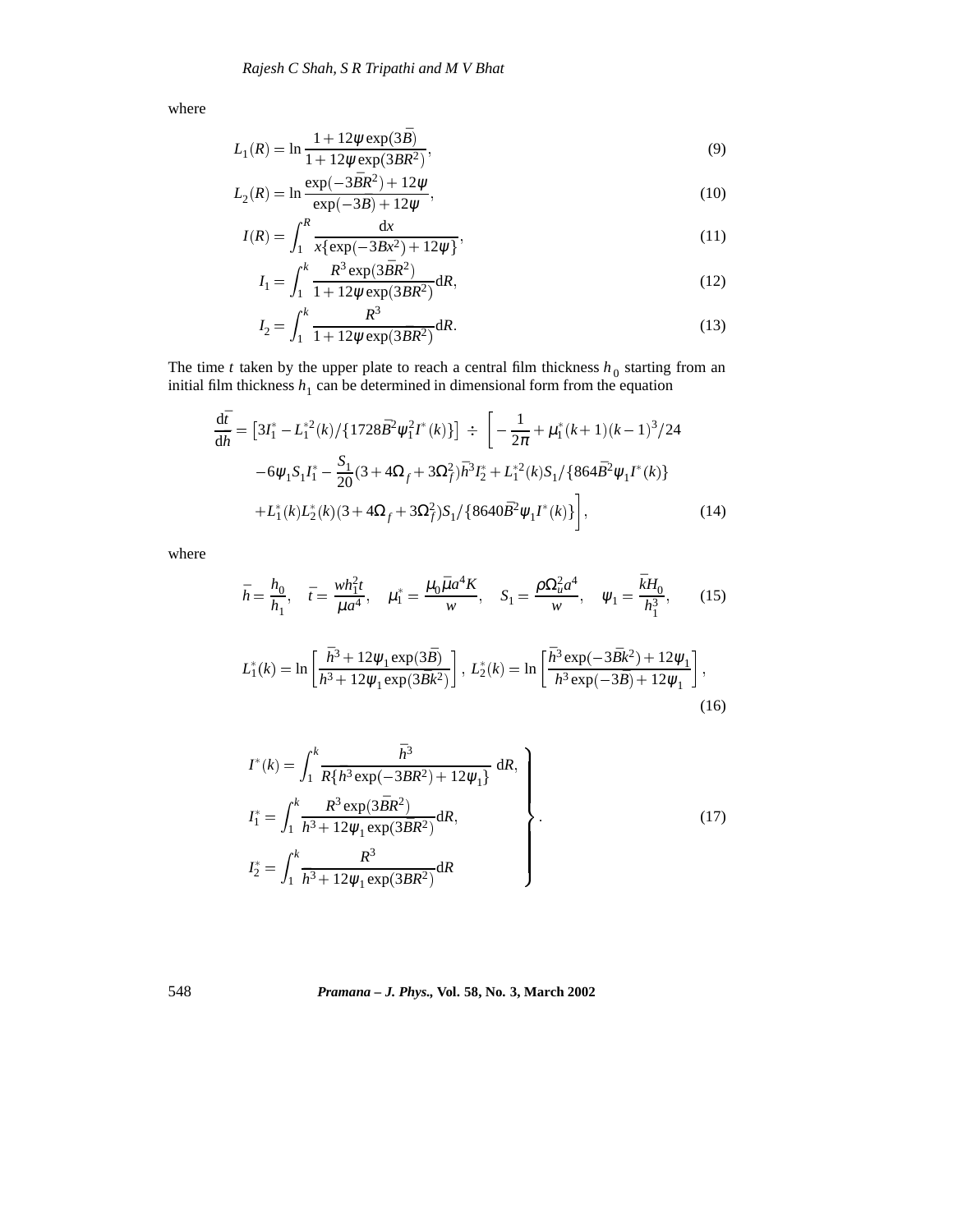## **4. Results and discussion**

Dimensionless pressure  $P$  and load capacity  $W$  are given by eqs (7) and (8) which show that they increase due to magnetization by quantities  $0.5\mu*(R-1)(k-R)$  and  $\mu*(k+$  $1)(k-1)^3/24$  respectively. Thus the bearing performance is improved by the application of magnetic fluid.

Setting  $\bar{B} = \Omega_u = \Omega_1 = 0$  we obtain the results for parallel annular plates [3] while setting  $\mu^* = \Omega_u = \Omega_1 = 0$  we obtain the results for curved annular plates [1].

Setting  $\mu^* = 0$  we obtain the results for the nonmagnetic case [2] which discusses various special cases and the effects on load capacity due to variations in the speed parameter  $\Omega_f$ , rotational inertial parameter *S* and curvature parameter *B*. Since these parameters are independent of  $\mu^*$ , their effects remain the same.

While the increases in  $P$  and  $W$  purely depend on the magnetization parameter  $\mu^*$ , the increase in the response time  $\bar{t}$  depends on all the three parameters  $\mu_1^*$ ,  $S_1$  and  $\Omega_f$  unlike in the corresponding non rotating case. Solving the differential eq. (14) by Simpson's rule the computed values of  $\bar{t}$  are displayed in tables 1 and 2.

Table 1 shows that  $\bar{t}$  increases when the magnetic field strength increases and decreases when the angular velocity of the upper plate increases. Table 2 shows that  $\bar{t}$  attains a minimum for  $\bar{B} = \bar{B}_0$ , where  $0.0625 < \bar{B}_0 < 0.25$ .  $\bar{t}$  takes an optimum value when both plates rotate with nearly the same angular velocities but in opposite directions.

**Table 1.** Values of  $\bar{t}$  for various values of  $H^* = \max H$  in Am<sup>-1</sup> and  $\Omega_u$  in rad s<sup>-1</sup>.

| $H^*$            |        |                       |        |                       |  |  |  |  |
|------------------|--------|-----------------------|--------|-----------------------|--|--|--|--|
| $\Omega_{\rm u}$ | 0      | $0.625 \times 10^{5}$ | $10^5$ | $1.875 \times 10^{5}$ |  |  |  |  |
| 50               | 0.4133 | 0.4480                | 0.5270 | 0.6305                |  |  |  |  |
| 100              | 0.1512 | 0.1525                | 0.1564 | 0.1634                |  |  |  |  |
| 150              | 0.0706 | 0.0709                | 0.0717 | 0.0732                |  |  |  |  |
| 200              | 0.0404 | 0.0405                | 0.0408 | 0.0412                |  |  |  |  |

 $\Omega_f = 2, \bar{B} = 0.125.$ 

**Table 2.** Values of  $\bar{t}$  for various values of  $\bar{B}$  and  $\Omega_f$ .

|                                                  | Ŕ                                                        |                                                          |                                                          |                                                          |                                                          |  |  |
|--------------------------------------------------|----------------------------------------------------------|----------------------------------------------------------|----------------------------------------------------------|----------------------------------------------------------|----------------------------------------------------------|--|--|
| $\Omega_{\rm f}$                                 | $-0.125$                                                 | $-0.0625$                                                | 0.0625                                                   | 0.125                                                    | 0.25                                                     |  |  |
| $-3$<br>$-2$<br>$-1$<br>1<br>$\overline{c}$<br>3 | 0.0477<br>0.1316<br>0.5726<br>0.0891<br>0.0369<br>0.0198 | 0.0724<br>0.1926<br>0.7601<br>0.1326<br>0.0563<br>0.0306 | 0.2250<br>0.5597<br>1.7870<br>0.3979<br>0.1770<br>0.0977 | 0.2058<br>0.5045<br>1.4315<br>0.3615<br>0.1634<br>0.0898 | 0.5158<br>1.3145<br>4.4283<br>0.9242<br>0.4042<br>0.2218 |  |  |

 $H^* = 1.875 \times 10^5$  Am<sup>-1</sup>,  $\Omega_u = 100$  rad s<sup>-1</sup>.

*Pramana – J. Phys.,* **Vol. 58, No. 3, March 2002** 549